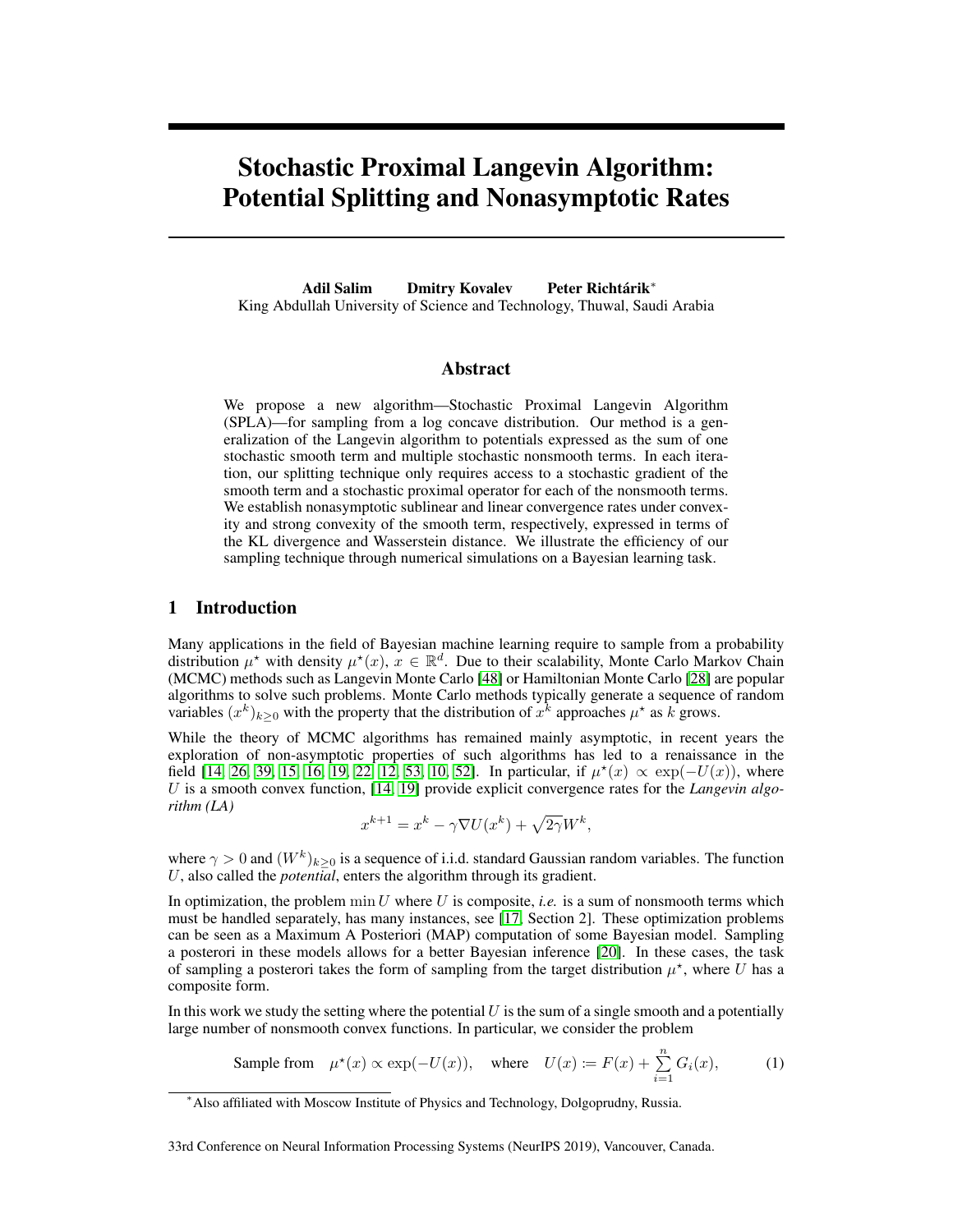| F                         | Stepsize $\gamma$                           | Rate                                                                                                                     | Theorem          |
|---------------------------|---------------------------------------------|--------------------------------------------------------------------------------------------------------------------------|------------------|
| convex                    | $\mathcal{O}(\varepsilon)$                  | $KL(\mu_{\hat{x}^k}   \mu^*) \leq \frac{1}{2\gamma(k+1)} W^2(\mu_{x^0}, \mu^*) + \mathcal{O}(\gamma)$                    | Cor <sub>2</sub> |
| $\alpha$ -strongly convex | $\mathcal{O}\left(\varepsilon\alpha\right)$ | $W^2(\mu_{x^k}, \mu^*) \leq (1 - \gamma \alpha)^k W^2(\mu_{x^0}, \mu^*) + \mathcal{O}\left(\frac{\gamma}{\alpha}\right)$ | Cor <sub>3</sub> |
| $\alpha$ -strongly convex | $\mathcal{O}(\varepsilon\alpha)$            | $KL(\mu_{\tilde{x}^k} \mid \mu^*) \leq \alpha (1 - \gamma \alpha)^{k+1} W^2(\mu_{x^0}, \mu^*) + \mathcal{O}(\gamma)$     | Cor <sub>4</sub> |

<span id="page-1-1"></span>Table 1: Complexity results obtained in Corollaries [2,](#page-5-0) [3](#page-5-1) and [4](#page-6-0) of our main result (Theorem [1\)](#page-4-0).

where  $F : \mathbb{R}^d \to \mathbb{R}$  is a smooth convex function and  $G_1, \ldots, G_n : \mathbb{R}^d \to \mathbb{R}$  are (possibly nonsmooth) convex functions. The additive model for  $U$  offers ample flexibility as typically there are multiple decompositions of  $U$  in the form [\(1\)](#page-0-0).

# 2 Contributions

We now briefly comment some of the key contributions of this work.

 $\diamond$  A splitting technique for Langevin algorithm. We propose a new variant of LA for solving [\(1\)](#page-0-0), which we call *Stochastic Proximal Langevin Algorithm (SPLA)*. We assume that F and G can be written as expectations over some simpler functions  $f(\cdot, \xi)$  and  $q_i(\cdot, \xi)$ 

<span id="page-1-2"></span>
$$
F(x) = \mathbb{E}_{\xi}(f(x,\xi)), \text{ and } G_i(x) = \mathbb{E}_{\xi}(g_i(x,\xi)).
$$
 (2)

SPLA (see Algorithm [1](#page-4-1) in Section [4\)](#page-4-2) only requires accesses to the gradient of  $f(\cdot,\xi)$  and to proximity operators of the functions  $g_i(\cdot, \xi)$ . SPLA can be seen as a Langevin version of the stochastic Passty algorithm [\[30,](#page-10-5) [36\]](#page-10-6). To the best of our knowledge, this is the first time a splitting technique that involves multiple (stochastic) proximity operators is used in a Langevin algorithm.

*Remarks:* Current forms of LA tackle problem [\(1\)](#page-0-0) using stochastic subgradients [\[18\]](#page-9-7). If  $n = 1$  and  $G_1$  is proximable (i.e., the learner has access to the full proximity operator of  $G_1$ ), it has recently been proposed to use proximity operators instead of (sub)gradients [\[20,](#page-10-4) [18\]](#page-9-7), as it is done in the optimization literature [\[29,](#page-10-7) [2\]](#page-9-8). Indeed, in this case, the proximal stochastic gradient method is an efficient method to minimize U. If  $n > 1$ , and the functions  $G_i$  are proximable (but not U), the minimization of U is usually tackled using the *operator splitting* framework: the (stochastic) threeoperator splitting [\[51,](#page-11-3) [17\]](#page-9-6) or (stochastic) primal dual algorithms [\[13,](#page-9-9) [46,](#page-11-4) [9,](#page-9-10) [35\]](#page-10-8). These algorithms involve the computation of (stochastic) gradients and (full) proximity operators and enjoy numerical stability properties. However, proximity operators are sometimes difficult to implement. In this case, *stochastic proximity operators* are cheaper<sup>[2](#page-1-0)</sup> than full proximity operators and numerically more stable than stochastic subgradients to handle nonsmooth terms [\[32,](#page-10-9) [31,](#page-10-10) [4,](#page-9-11) [5,](#page-9-12) [6\]](#page-9-13) but also smooth [\[43\]](#page-11-5) terms. In this paper, we bring together the advantages of operator splitting and stochastic proximity operators for sampling purposes.

 $\diamond$  Theory. We perform a nonasymptotic convergence analysis of SPLA. Our main result, Theorem [1,](#page-4-0) gives a tractable recursion involving the Kullback-Leibler divergence and Wasserstein distance (when U is strongly convex) between  $\mu^*$  and the distribution of certain samples generated by our method. We use this result to show that the KL divergence is lower than  $\varepsilon$  after  $\mathcal{O}(1/\varepsilon^2)$  iterations if the constant stepsize  $\gamma = \mathcal{O}(\varepsilon)$  is used (Corollary [2\)](#page-5-0). Assuming F is  $\alpha$ -strongly convex, we show that the Wasserstein distance and (resp. the KL divergence) decrease exponentially, up to an oscillation region of size  $\mathcal{O}(\gamma/\alpha)$  (resp.  $\mathcal{O}(\gamma)$ ) as shown in Corollary [3](#page-5-1) (resp. Corollary [4\)](#page-6-0). If we wish to push the Wasserstein distance below  $\varepsilon$  (resp. the KL divergence below  $\alpha \varepsilon$ ), this could be achieved by setting  $\gamma = \mathcal{O}(\varepsilon \alpha)$ , and it would be sufficient to take  $\mathcal{O}(1/\varepsilon \log 1/\varepsilon)$  iterations. These results are summarized in Table [1.](#page-1-1) The obtained convergence rates match the previous known results obtained in simpler settings [\[18\]](#page-9-7). Note that convergence rates of optimization methods involving multiple stochastic proximity operators haven't been established yet.

<span id="page-1-0"></span><sup>&</sup>lt;sup>2</sup>See <www.proximity-operator.net>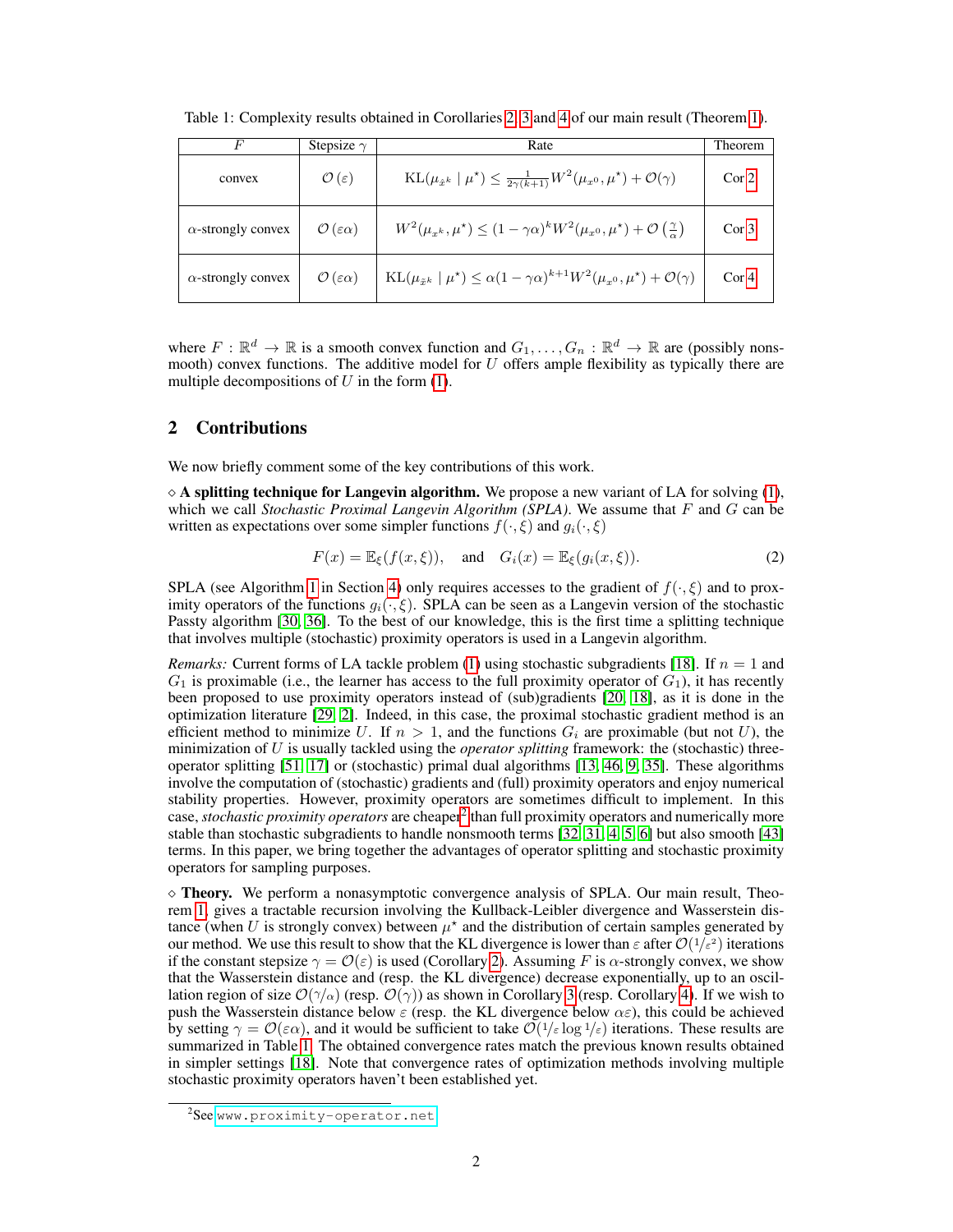*Remarks:* Our proof technique is inspired by [\[38\]](#page-10-11), which is itself based on [\[18\]](#page-9-7). In [\[38\]](#page-10-11), the authors consider the  $n = 1$  case, and assume that the smooth function F is proximable. In [\[18\]](#page-9-7), a proximal stochastic (sub)gradient Langevin algorithm is studied. In this paper, convergence rates are established by showing that the probability distributions of the iterates shadow some discretized gradient flow defined on a measure space. Hence, our work is a contribution to recent efforts to understand Langevin algorithm as an optimization algorithm in a space of probability measures [\[26,](#page-10-1) [49,](#page-11-6) [3\]](#page-9-14).

 $\Diamond$  **Online setting.** In online settings, U is unknown but revealed across time. Our approach provides a reasonable algorithm for such situations, especially in cases when the information revealed about  $U$  is stationary in time. In particular, this includes online Bayesian learning with structured priors or nonsmooth log likelihood [\[50,](#page-11-7) [23,](#page-10-12) [40,](#page-11-8) [47\]](#page-11-9). In this context, the learner is required to sample from some posterior distribution  $\mu^*$  that takes the form [\(1\)](#page-0-0) where  $F, G_1, \ldots, G_n$  are intractable. However, these functions can be cheaply sampled, or are revealed across time through i.i.d. streaming data.

⋄ Simulations. We illustrate the promise of our approach numerically by performing experiments with SPLA. We first apply SPLA to a stochastic and nonsmooth toy model with a ground truth. Then, we consider the problem of *sampling from the posterior distribution in the Graph Trend Filtering* context [\[47\]](#page-11-9). For this nonsmooth large scale simulation problem, SPLA is performing better than the state of the art method that uses stochastic subgradients instead of stochastic proximity operators. Indeed, in the optimization litterature [\[2\]](#page-9-8), proximity operators are already known to be more stable than subgradients.

# 3 Technical Preliminaries

In this section, we recall certain notions from convex analysis and probability theory, which are keys to the developments in this paper, state our main assumptions, and introduce needed notations.

#### 3.1 Subdifferential, minimal section and proximity operator

Given a convex function  $g : \mathbb{R}^d \to \mathbb{R}$ , its *subdifferential* at  $x, \partial g(x)$ , is the set

$$
\partial g(x) \coloneqq \left\{ d \in \mathbb{R}^d \; : \; g(x) + \langle d, y - x \rangle \le g(y) \right\}.
$$

Since  $\partial g(x)$  is a nonempty closed convex set [\[2\]](#page-9-8), the projection of 0 onto  $\partial g(x)$ —the least norm element in the set  $\partial g(x)$ —is well defined, and we call this element  $\nabla^0 g(x)$ . The function  $\nabla^0 g$ :  $\mathbb{R}^d \to \mathbb{R}^d$  is called the *minimal section* of  $\partial g$ . The *proximity operator* associated with g is the mapping  $\mathrm{prox}_{g}: \mathbb{R}^d \to \mathbb{R}^d$  defined by

$$
\text{prox}_{g}(x) \coloneqq \argmin_{y \in \mathbb{R}^d} \left\{ \frac{1}{2} ||x - y||^2 + g(y) \right\}.
$$

Due to its implicit definition,  $prox_g$  can be hard to evaluate.

#### 3.2 Stochastic structure of F and  $G_i$ : integrability, smoothness and convexity

Here we detail the assumptions behind the stochastic structure [\(2\)](#page-1-2) of the functions  $F = \mathbb{E}_{\xi}(f(x, \xi))$ and  $G_i = \mathbb{E}_{\xi}(g_i(x, \xi))$  defining the potential U. Let  $(\Omega, \mathscr{F}, \mathbb{P})$  be a probability space and denote  $\mathbb{E}_{\xi}$ the mathematical expectation and V the variance. Consider  $\xi$  a random variable from  $\Omega$  to another probability space  $(\Xi, \mathscr{G})$  with distribution  $\mu$ .

<span id="page-2-1"></span>**Assumption 1** (Integrability). The functions  $f : \mathbb{R}^d \times \Xi \to \mathbb{R}^d$  and  $g_i : \mathbb{R}^d \times \Xi \to \mathbb{R}^d$ ,  $i = 1, \ldots, n$ , are  $\mu$ -integrable for every  $x \in \mathbb{R}^d$ .

Furthermore, we will make the following convexity and smoothness assumptions.

<span id="page-2-0"></span>**Assumption 2** (Convexity and differentiability). The function  $f(\cdot, s)$  is convex and differentiable for every  $s \in \Xi$ . The functions  $g_i(\cdot, s)$  are convex for every  $i \in \{1, 2, \ldots, n\}$ .

The gradient of  $f(\cdot, s)$  is denoted  $\nabla f(\cdot, s)$ , the subdifferential of  $g_i(\cdot, s)$  is denoted  $\partial g_i(\cdot, s)$  and its minimal section is denoted  $\nabla^0 g_i(\cdot, s)$ . Under Assumption [2,](#page-2-0) it is known that F is convex and differentiable and that  $\nabla F(x) = \mathbb{E}_{\xi}(\nabla f(x, \xi))$  [\[34\]](#page-10-13). Next, we assume that F is smooth and  $\alpha$ strongly convex. However, we allow  $\alpha = 0$  if F is not strongly convex. We will only assume that  $\alpha > 0$  in Corollaries [3](#page-5-1) and [4.](#page-6-0)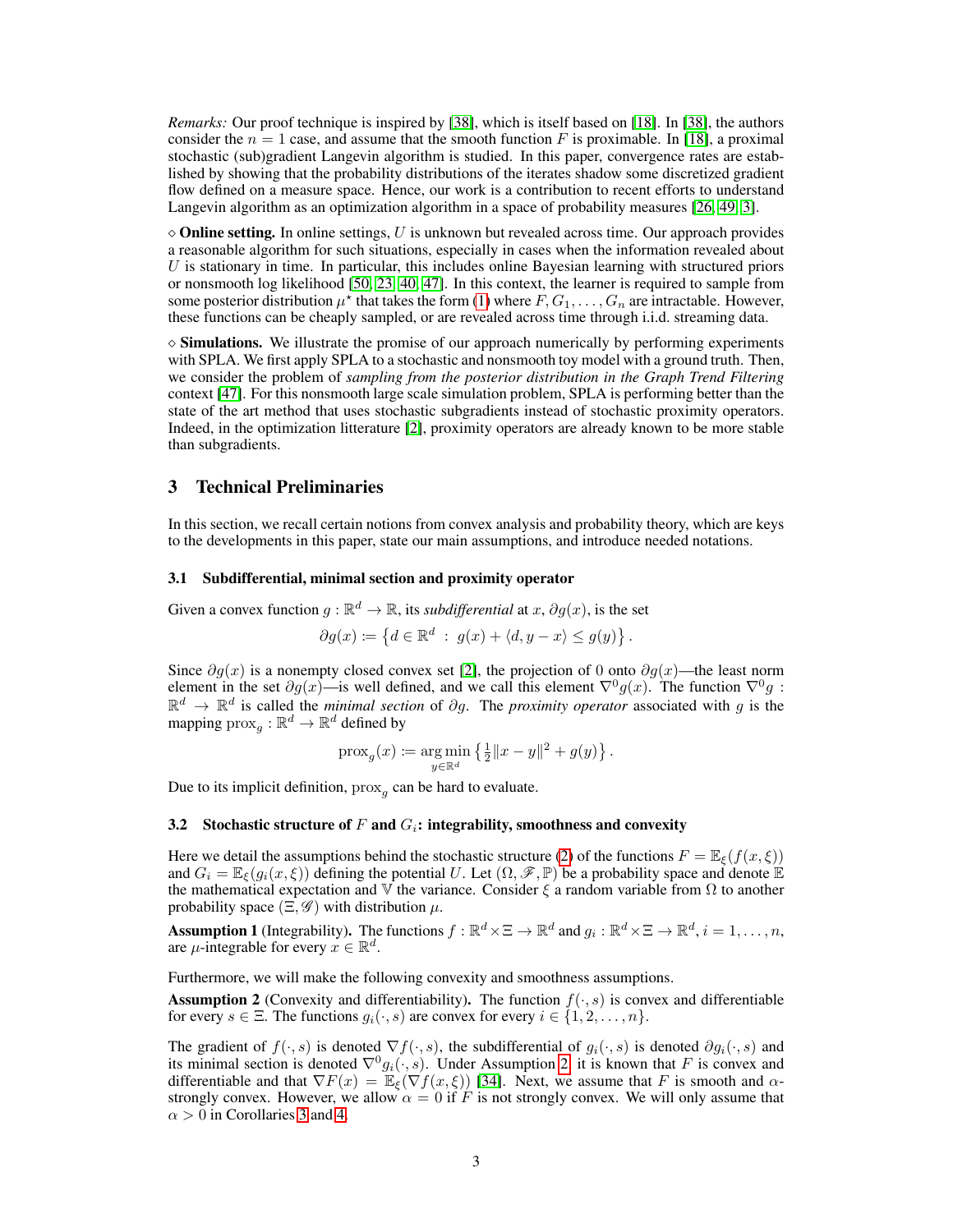**Assumption 3** (Convexity and smoothness of F). The gradient of F is L-Lipschitz continuous, where  $L > 0$ . Moreover, F is  $\alpha$ -strongly convex, where  $\alpha > 0$ .

Under Assumption [2,](#page-2-0) the second part of the above holds for  $\alpha = 0$ . Finally, we will introduce two noise conditions on the stochastic (sub)gradients of  $f(\cdot, s)$  and  $g_i(\cdot, s)$ .

**Assumption 4** (Bounded variance of  $\nabla f(x, \cdot)$ ). There exists  $\sigma_F \ge 0$ , such that  $\forall \xi (\|\nabla f(x, \xi)\|) \le$  $\sigma_F^2$  for every  $x \in \mathbb{R}^d$ .

<span id="page-3-0"></span>**Assumption 5** (Bounded second moment of  $\nabla^0 g_i(x, \cdot)$ ). For every  $i \in \{1, 2, ..., n\}$ , there exists  $L_{G_i} \ge 0$  such that  $\mathbb{E}_{\xi}(\|\nabla^0 g_i(x,\xi)\|^2) \le L_{G_i}^2$  for every  $x \in \mathbb{R}^d$ .

Note that if  $q_i(\cdot, s)$  is  $\ell_i(s)$ -Lipschitz continuous for every  $s \in \Xi$ , and if  $\ell_i(s)$  is  $\mu$ -square integrable, then Assumption [5](#page-3-0) holds.

#### 3.3 KL divergence, entropy and potential energy

Recall from [\(1\)](#page-0-0) that  $U := F + \sum_{i=1}^{n} G_i$  and assume that  $\int \exp(-U(x))dx < \infty$ . Our goal is to sample from the unique distribution  $\mu^*$  over  $\mathbb{R}^d$  with density  $\mu^*(x)$  (w.r.t. the Lebesgue measure denoted *L*) proportional to  $\exp(-U(x))$ , for which we write  $\mu^*(x) \propto \exp(-U(x))$ . The closeness between the samples of our algorithm and the target distribution  $\mu^*$  will be evaluated in terms of information theoretic and optimal transport theoretic quantities.

Let  $\mathcal{B}(\mathbb{R}^d)$  be the Borel  $\sigma$ -field of  $\mathbb{R}^d$ . Given two nonnegative measures  $\mu$  and  $\nu$  on  $(\mathbb{R}^d, \mathcal{B}(\mathbb{R}^d))$ , we write  $\mu \ll \nu$  if  $\mu$  is absolutely continuous w.r.t.  $\nu$ , and denote  $\frac{d\mu}{d\nu}$  its density. The *Kullback-Leibler (KL) divergence* between  $\mu$  and  $\nu$ , KL( $\mu \mid \nu$ ), quantifies the closeness between  $\mu$  and  $\nu$ . If  $\mu \ll \nu$ , then the KL divergence is defined by

$$
\mathrm{KL}(\mu \mid \nu) \coloneqq \int \log \left( \frac{\mathrm{d} \mu}{\mathrm{d} \nu}(x) \right) \mathrm{d} \mu(x),
$$

and otherwise we set  $KL(\mu | \nu) = +\infty$ . Up to an additive constant,  $KL(\cdot | \mu^*)$  can be seen as the sum of two terms [\[37\]](#page-10-14): the *entropy*  $\mathcal{H}(\mu)$  and the *potential energy*  $\mathcal{E}_U(\mu)$ . The entropy of  $\mu$  is given by  $\mathcal{H}(\mu) \coloneqq \text{KL}(\mu \mid \mathcal{L})$ , and the potential energy of  $\mu$  is defined by  $\mathcal{E}_U(\mu) \coloneqq \int U \, \mathrm{d}\mu(x)$ .

## 3.4 Wasserstein distance

Although the KL divergence is equal to zero if and only if  $\mu = \nu$ , it is not a mathematical distance (metric). The *Wasserstein distance*, defined below, metricizes the space  $\mathcal{P}_2(\mathbb{R}^d)$  of probability measures over  $\mathbb{R}^d$  with a finite second moment. Consider  $\mu, \nu \in \mathcal{P}_2(\mathbb{R}^d)$ . A *transference plan* of  $(\mu, \nu)$ is a probability measure  $v$  over  $(\mathbb{R}^d \times \mathbb{R}^d, \mathcal{B}(\mathbb{R}^d \times \mathbb{R}^d))$  with marginals  $\mu, \nu$ : for every  $A \in \mathcal{B}(\mathbb{R}^d)$ ,  $\nu(A \times \mathbb{R}^d) = \mu(A)$  and  $\nu(\mathbb{R}^d \times A) = \nu(A)$ . In particular, the product measure  $\mu \otimes \nu$  is a transference plan. We denote  $\Gamma(\mu, \nu)$  the set of transference plans. A *coupling* of  $(\mu, \nu)$  is a random variable  $(X, Y)$  over some probability space with values in  $(\mathbb{R}^d \times \mathbb{R}^d, \mathcal{B}(\mathbb{R}^d \times \mathbb{R}^d))$  (i.e., X and Y are random variables with values in  $\mathbb{R}^d$ ) such that the distribution of X is  $\mu$  and the distribution of Y is v. In other words,  $(X, Y)$  is a coupling of  $\mu, \nu$  if the distribution of  $(X, Y)$  is a transference plan of  $\mu$ ,  $\nu$ . The Wasserstein distance of order 2 between  $\mu$  and  $\nu$  is defined by

$$
W^2(\mu,\nu) \coloneqq \inf \left\{ \int_{\mathbb{R}^d \times \mathbb{R}^d} ||x - y||^2 \mathrm{d}v(x,y), \quad v \in \Gamma(\mu,\nu) \right\}.
$$

One can see that  $W^2(\mu, \nu) = \inf \mathbb{E}(\Vert X - Y \Vert^2)$ , where the inf is taken over all couplings  $(X, Y)$  of  $\mu, \nu$  defined on some probability space with expectation  $\mathbb{E}$ .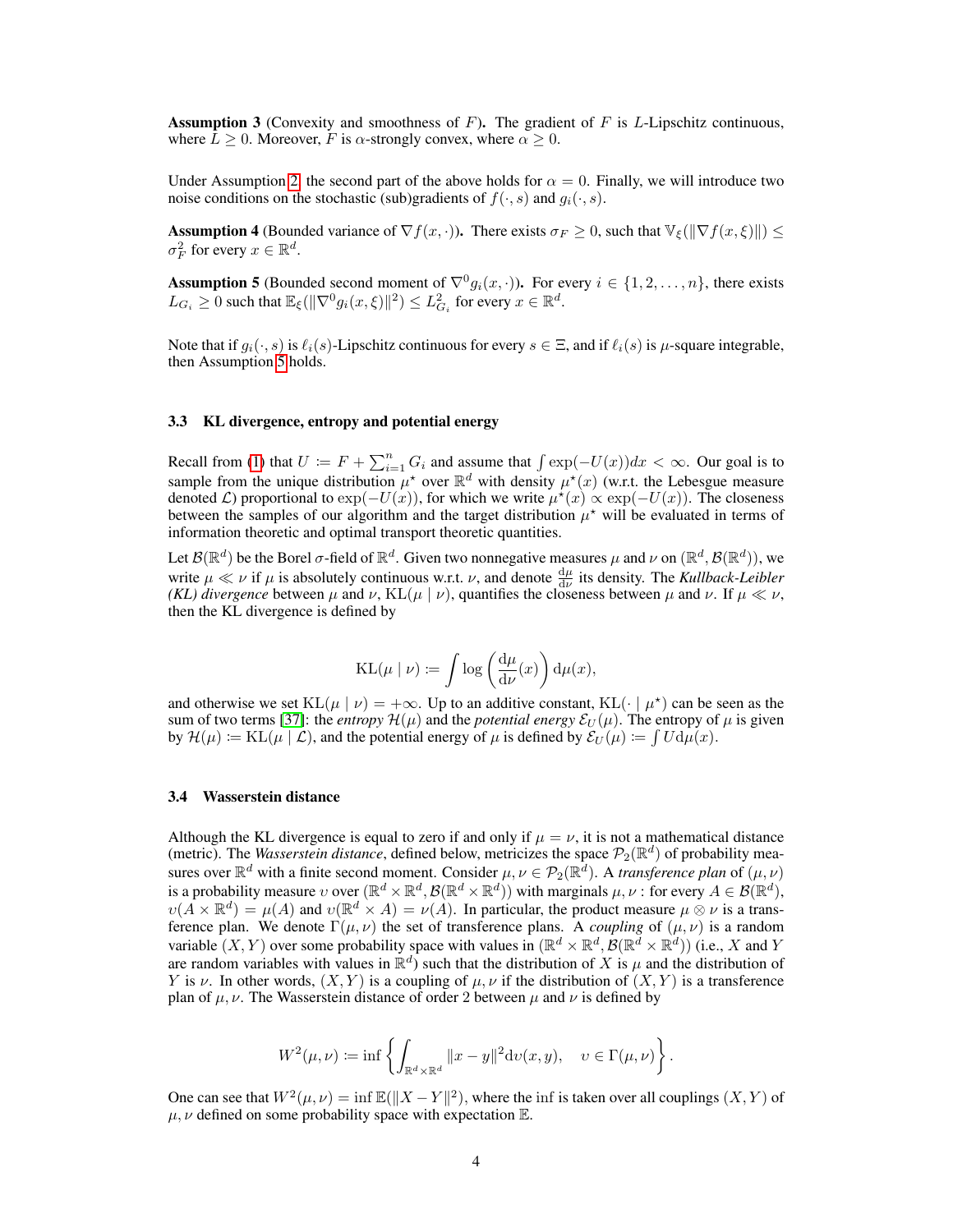# <span id="page-4-2"></span>4 The SPLA Algorithm and its Convergence Rates

#### 4.1 The algorithm

To solve the sampling problem [\(1\)](#page-0-0), our Stochastic Proximal Langevin Algorithm (SPLA) generates a sequence of random variables  $(x^k)_{k\geq 0}$  from  $(\Omega, \mathscr{F}, \mathbb{P})$  to  $(\mathbb{R}^d, \mathcal{B}(\mathbb{R}^d))$  defined as follows

$$
z^{k} = x^{k} - \gamma \nabla f(x^{k}, \xi^{k})
$$
  
\n
$$
y_{0}^{k} = z^{k} + \sqrt{2\gamma} W^{k}
$$
  
\n
$$
y_{i}^{k} = \text{prox}_{\gamma g_{i}(\cdot, \xi^{k})}(y_{i-1}^{k}) \text{ for } i = 1, ..., n
$$
  
\n
$$
x^{k+1} = y_{n}^{k},
$$

where  $(W^k)_{k\geq 0}$  is a sequence of i.i.d. standard Gaussian random variables,  $(\xi^k)_{k\geq 0}$  is a sequence of i.i.d. copies of  $\xi$  and  $\gamma > 0$  is a positive step size. Our SPLA method is formalized as Algorithm [1;](#page-4-1) its steps are explained therein.

Algorithm 1 Stochastic Proximal Langevin Algorithm (SPLA)

<span id="page-4-1"></span>**Initialize:**  $x^0 \in \mathbb{R}^d$ for  $k = 0, 1, 2, ...$  do Sample random  $\xi^k$  $k$  ⊳ used for stoch. approximation:  $F \approx f(\cdot, \xi^k)$  and  $G_i \approx g_i(\cdot, \xi^k)$  $z^k = x^k - \gamma \nabla f(x^k, \xi^k)$  $\triangleright$  a stochastic gradient descent step in F Sample random  $W^k$  a standard Gaussian vector in R  $\rhd$  a standard Gaussian vector in  $\mathbb{R}^d$  $y_0^k = z^k + \sqrt{ }$  $\triangleright$  a Langevin step w.r.t. F for  $i=1,\ldots,n$  do  $y_i^k = \text{prox}_{\gamma g_i(\cdot, \xi^k)}(y_{i-1}^k)$  $\triangleright$  prox step to handle the term  $G_i(\cdot) = \mathbb{E}_{\xi} g_i(\cdot, \xi)$ end for  $x^{k+1} = y_n^k$  $\triangleright$  the final SPLA step, accounting for F and  $G_1, G_2, \ldots, G_n$ end for

#### 4.2 Main theorem

We now state our main results in terms of Kullback-Leibler divergence and Wasserstein distance. We denote  $\mu_x$  the distribution of every random variable x defined on  $(\Omega, \mathscr{F}, \mathbb{P})$ .

<span id="page-4-0"></span>**Theorem 1.** Let Assumptions [1–](#page-2-1)[5](#page-3-0) hold and assume that  $\gamma \leq 1/L$ . There exists  $C \geq 0$  such that,

$$
2\gamma \operatorname{KL}(\mu_{y_0^k} \mid \mu^*) \le (1 - \gamma \alpha) W^2(\mu_{x^k}, \mu^*) - W^2(\mu_{x^{k+1}}, \mu^*) + \gamma^2 (2\sigma_F^2 + 2Ld + C). \tag{3}
$$

The constant C can be expressed as a linear combination of  $L_{G_1}^2, \ldots, L_{G_n}^2$  with integer coefficients. Moreover, if  $n = 2$ , then  $C \coloneqq 2(L_{G_1}^2 + L_{G_2}^2)$ . More generally, if for every  $i \in \{2, ..., n\}$ ,  $g_i(\cdot, \xi)$ admits almost surely the representation  $g_i(\cdot,\xi) = \tilde{g}_i(\cdot,\xi_i)$  where  $\xi_2,\ldots,\xi_n$  are independent random variables, then  $C \coloneqq n \sum_{i=1}^{n} L_{G_i}^2$ .  $i=1$ 

*Proof.* A full proof can be found in the Supplementary material. We only sketch the main steps here. For every  $\mu$ -integrable function  $g : \mathbb{R}^d \to \mathbb{R}$ , we denote  $\mathcal{E}_g(\mu) = \int g d\mu$ . Moreover, we denote  $\mathcal{F} = \mathcal{E}_U + \mathcal{H}$ . First, using [\[18,](#page-9-7) Lemma 1],  $\mu^* \in \mathcal{P}_2(\mathbb{R}^d)$ ,  $\mathcal{E}_U(\mu^*)$ ,  $\mathcal{H}(\mu^*) < \infty$  and if  $\mu \in \mathcal{P}_2(\mathbb{R}^d)$ , then

$$
KL(\mu | \mu^*) = \mathcal{E}_U(\mu) + \mathcal{H}(\mu) - (\mathcal{E}_U(\mu^*) + \mathcal{H}(\mu^*)) = \mathcal{F}(\mu) - \mathcal{F}(\mu^*),
$$

provided that  $\mathcal{E}_U(\mu) < \infty$ . Then, we decompose  $\mathcal{E}_U(\mu) = \mathcal{E}_F(\mu) + \mathcal{E}_G(\mu)$  where  $G = \sum_{i=1}^n G_i$ . Using [\[18\]](#page-9-7) again, we can establish the inequality

<span id="page-4-5"></span><span id="page-4-4"></span><span id="page-4-3"></span>
$$
2\gamma \left[ \mathcal{H}(\mu_{y_0^k}) - \mathcal{H}(\mu^*) \right] \le W^2(\mu_{z^k}, \mu^*) - W^2(\mu_{y_0^k}, \mu^*). \tag{4}
$$

Then, if  $\gamma \leq 1/L$  we obtain, for every random variable a with distribution  $\mu^*$ ,

$$
\mathbb{E}\left[\left\|z^{k}-a\right\|^{2}\right] \leq (1-\gamma\alpha)\mathbb{E}\left[\left\|x^{k}-a\right\|^{2}\right] + 2\gamma\left[\mathcal{E}_{F}(\mu^{\star})-\mathcal{E}_{F}(\mu_{z^{k}})\right] + 2\gamma^{2}\sigma_{F}^{2},\tag{5}
$$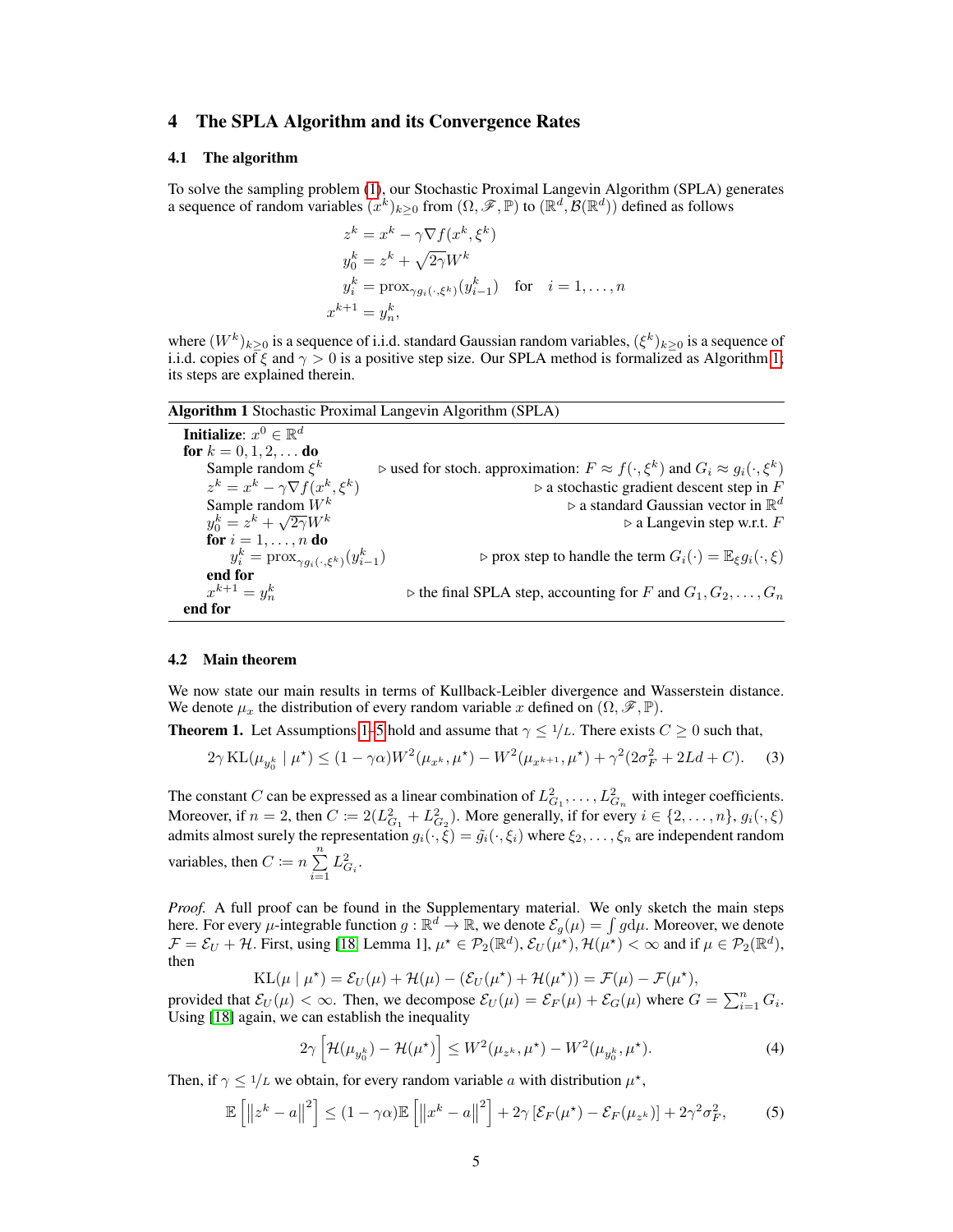using standard computations regarding the stochastic gradient descent algorithm. Using the smoothness of  $F$  and the definition of the Wasserstein distance, this implies

$$
2\gamma \left[ \mathcal{E}_F(\mu_{y_0^k}) - \mathcal{E}_F(\mu^*) \right] \le (1 - \gamma \alpha) W^2(\mu_{x^k}, \mu^*) - W^2(\mu_{z^k}, \mu^*) + \gamma^2 (2\sigma_F^2 + 2Ld).
$$

It remains to establish  $2\gamma\left[\mathcal{E}_{G}(\mu_{y_0^k})-\mathcal{E}_{G}(\mu^\star)\right]\leq W^2(\mu_{y_0^k},\mu^\star)-W^2(\mu_{x^{k+1}},\mu^\star)+\gamma^2C,$  which is the main technical challenge of the proof. This is done using the frameworks of Yosida approximation of random subdifferentials and Moreau regularizations of random convex functions [\[2\]](#page-9-8). Equation [\(3\)](#page-4-3) is obtained by summing the obtained inequalities.  $\Box$ 

#### 4.3 Link with Wasserstein Gradient Flows

Equation [\(3\)](#page-4-3) is reminiscent of the fact that the SPLA shadows the gradient flow of KL( $\cdot \mid \mu^*$ ) in the metric space  $(\mathcal{P}_2(\mathbb{R}^d), W)$ . To see this, first consider the gradient flow associated to F. By definition, it is the flow of the differential equation [\[7\]](#page-9-15)

<span id="page-5-3"></span><span id="page-5-2"></span>
$$
\frac{\mathrm{d}}{\mathrm{d}t}\mathsf{x}(t) = -\nabla F(\mathsf{x}(t)), \quad t > 0.
$$
\n<sup>(6)</sup>

The function  $x$  can alternatively be defined as a solution of the variational inequalities

$$
2\left(F(\mathsf{x}(t)) - F(a)\right) \le -\frac{\mathrm{d}}{\mathrm{d}t} \|\mathsf{x}(t) - a\|^2, \quad t > 0, \quad \forall a \in \mathbb{R}^d. \tag{7}
$$

The iterates  $(u^k)_{k \geq 0}$  of the stochastic gradient descent (SGD) algorithm applied to F can be seen as a (noisy) Euler discretization of [\(6\)](#page-5-2) with a step size  $\gamma > 0$ . This idea has been used successfully in the stochastic approximation litterature [\[33,](#page-10-15) [24\]](#page-10-16). This analogy goes further since a fundamental inequality used to analyze SGD applied to  $F$  is ([\[27\]](#page-10-17))

$$
2\gamma \mathbb{E}\left(F(u^{k+1}) - F(a)\right) \le \mathbb{E}\|u^k - a\|^2 - \mathbb{E}\|u^{k+1} - a\|^2 + \gamma^2 K, \quad k \ge 0,
$$

where  $K \geq 0$  is some constant, which can be seen as a discrete counterpart of [\(7\)](#page-5-3). Note that this inequality is similar to [\(5\)](#page-4-4) that is used in the proof of Theorem [1.](#page-4-0)

In the optimal transport theory, the point of view of [\(7\)](#page-5-3) is used to define the gradient flow of a (geodesically) convex function  $\mathcal{F}$  defined on  $\mathcal{P}_2(\mathbb{R}^d)$  (see [\[37\]](#page-10-14) or [\[1,](#page-9-16) Page 280]). Indeed, the gradient flow  $(\nu_t)_{t\geq 0}$  of F in the space  $(\mathcal{P}_2(\mathbb{R}^d), W)$  satisfies for every  $t > 0, \mu \in \mathcal{P}_2(\mathbb{R}^d)$ ,

<span id="page-5-4"></span>
$$
2\left(\mathcal{F}(\nu_t) - \mathcal{F}(\mu)\right) \le -\frac{\mathrm{d}}{\mathrm{d}t} W^2(\nu_t, \mu),\tag{8}
$$

which can be seen as a continuous time counterpart of Equation [\(3\)](#page-4-3) by setting  $\mathcal{F} = \text{KL}(\cdot \mid \mu^*)$ . Furthermore, Equation [\(4\)](#page-4-5) in the proof of Theorem [1](#page-4-0) is also related to [\(8\)](#page-5-4). It is obtained by applying Equation [\(8\)](#page-5-4) with  $\mathcal{F} = \mathcal{H}$  and  $\nu_0 = \mu_{z^k}$  (see *e.g* [\[18,](#page-9-7) Lemma 5]).

#### **4.4** Explicit convergence rates for convex and strongly convex  $F$

Corollaries [2,](#page-5-0) [3](#page-5-1) and [4](#page-6-0) below are obtained by unrolling the recursion provided by Theorem [1.](#page-4-0) The results are summarized in Table [1.](#page-1-1)

<span id="page-5-0"></span>**Corollary 2** (Convex F). Consider a sequence of independent random variables  $(j_k)_{k\geq 0}$  such that  $(j_k)_{k\geq 0}$  is independent of  $(W^k)_k$  and  $(\xi^k)_k$ , and the distribution of  $j_k$  is uniform over  $\{0,\ldots,k\}$ . Denote  $\hat{x}^k = y_0^{j_k}$ . If  $\gamma \leq 1/L$ , then,

$$
KL(\mu_{\hat{x}^k} \mid \mu^*) \le \frac{1}{2\gamma(k+1)} W^2(\mu_{x^0}, \mu^*) + \frac{\gamma}{2} (2\sigma_F^2 + 2Ld + C).
$$

Hence, given any  $\varepsilon > 0$ , choosing stepsize  $\gamma = \min\left\{\frac{1}{L}, \frac{\varepsilon}{2\sigma_F^2 + 2Ld + C}\right\}$ and a number of iterations

$$
k+1 \ge \max\left\{\frac{L}{\varepsilon}, \frac{2\sigma_F^2 + 2Ld + C}{\varepsilon^2}\right\} W^2(\mu_{x^0}, \mu^\star),
$$

implies  $KL(\mu_{\hat{x}^k} | \mu^*) \leq \varepsilon$ .

<span id="page-5-1"></span>**Corollary 3** (Strongly convex F). If  $\alpha > 0$  and  $\gamma \leq 1/L$ , then,

$$
W^2(\mu_{x^k}, \mu^*) \le (1 - \gamma \alpha)^k W^2(\mu_{x^0}, \mu^*) + \frac{\gamma (2\sigma_F^2 + 2Ld + C)}{\alpha}.
$$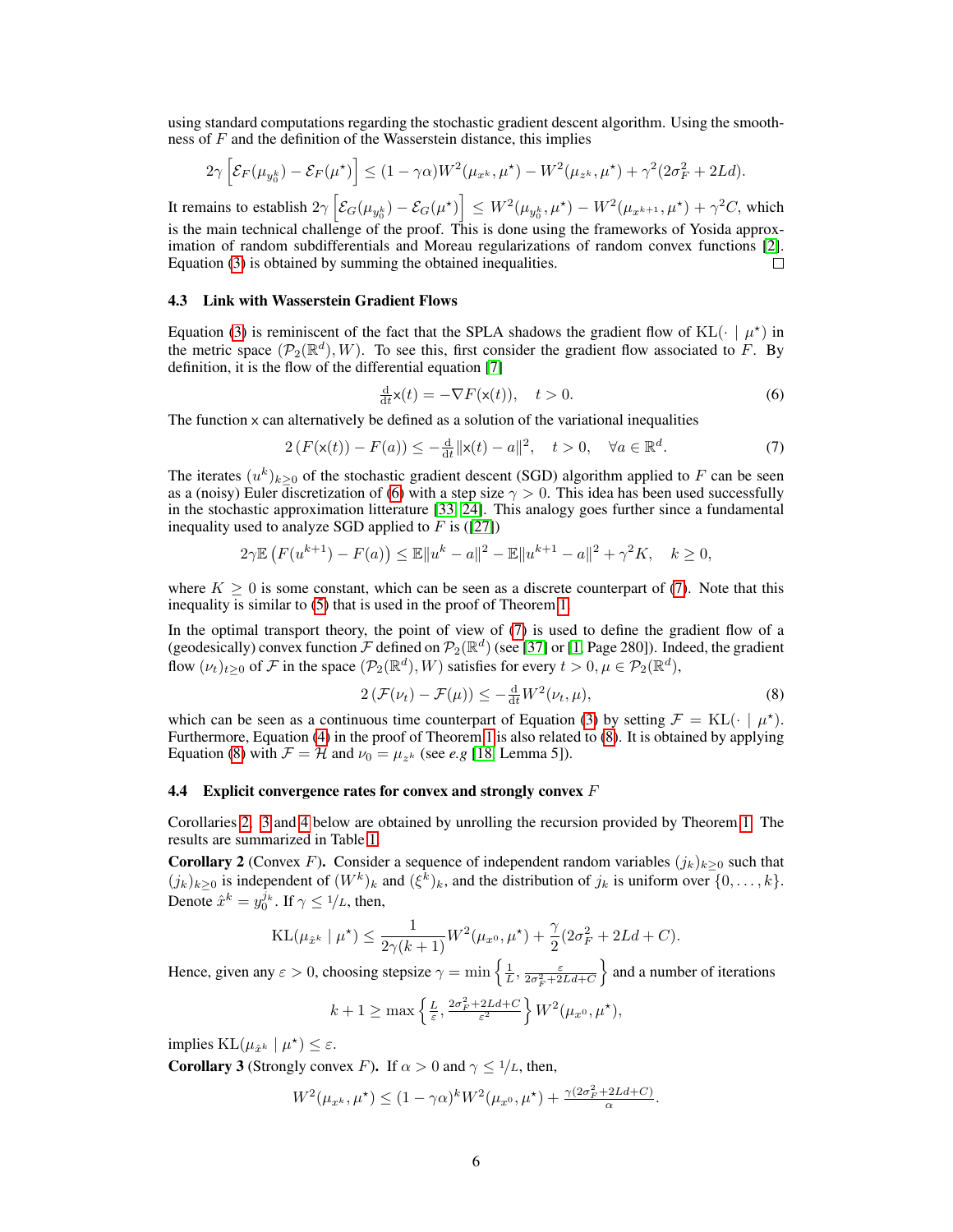Hence, given any  $\varepsilon > 0$ , choosing stepsize  $\gamma = \min \left\{ \frac{1}{L}, \frac{\varepsilon \alpha}{2(2\sigma_F^2 + 2Ld + C)} \right\}$  $\}$  and a number of iterations  $k \geq \max\left\{\frac{L}{\alpha}, \frac{2(2\sigma_F^2 + 2Ld + C)}{\varepsilon \alpha^2}\right\} \log\left(\frac{2W^2(\mu_{x0}, \mu^*)}{\varepsilon}\right)$  $\left(\frac{\mu_x}{\varepsilon},\mu^\star\right)\right),$ 

implies  $W^2(\mu_{x^k}, \mu^*) \leq \varepsilon$ .

<span id="page-6-0"></span>**Corollary 4** (Strongly convex F). Consider a sequence of independent random variables  $(j_k)_{k>0}$ such that  $(j_k)_k$  is independent of  $(W^k)_k$  and  $(\xi^k)_k$ . Assume that the distribution of  $j_k$  is geometric over  $\{0, \ldots, k\}$ :

$$
\mathbb{P}(j_k = r) \propto (1 - \gamma \alpha)^{-r}.
$$

Denote  $\tilde{x}^k = x^{j_k}$ . If  $\alpha > 0$  and  $\gamma \leq 1/L$ , then,

$$
\mathrm{KL}(\mu_{\tilde{x}^k} \mid \mu^\star) \le \frac{\alpha W^2(\mu_{x^0}, \mu^\star)}{2} \cdot \frac{(1-\gamma\alpha)^{k+1}}{1-(1-\gamma\alpha)^{k+1}} + \frac{\gamma(2\sigma_F^2 + 2Ld + C)}{2}.
$$

Hence, given any  $\varepsilon > 0$ , choosing stepsize  $\gamma = \min\left\{\frac{1}{L}, \frac{\varepsilon \alpha}{2\sigma_F^2 + 2Ld + C}\right\}$ and a number of iterations

$$
k \ge \max\left\{\frac{L}{\alpha}, \frac{2\sigma_F^2 + 2Ld + C}{\varepsilon \alpha^2}\right\} \log\left(2 \max\left\{1, \frac{W^2(\mu_x 0, \mu^*)}{\varepsilon}\right\}\right),
$$

implies  $KL(\mu_{\tilde{x}^k} | \mu^*) \leq \alpha \varepsilon$ .

We can compare these bounds with the one of [\[18\]](#page-9-7). First, in the particular case  $n = 1$  and  $g_1(\cdot, s) \equiv G_1$ , SPLA boils down to the algorithm of [\[18,](#page-9-7) Section 4.2], Corollary [2](#page-5-0) matches exactly [\[18,](#page-9-7) Corollary 18] and Corollary [3](#page-5-1) matches [\[18,](#page-9-7) Corollary 22]. To our knowledge, Corollary [4](#page-6-0) has no counterpart in the litterature. We now focus on the case  $F \equiv 0$  and  $n = 1$  of SPLA, as it concentrates the innovations of our paper. In this case,  $L = 0$  and  $\sigma_F = 0$ . Compared to the Stochastic Subgradient Langevin Algorithm (SSLA) [\[18,](#page-9-7) Section 4.1], Corollary [2](#page-5-0) matches with [\[18,](#page-9-7) Corollary 14].

# 5 Numerical experiments

#### 5.1 Simulations using a ground truth

We first concentrate on the case  $F \equiv 0$  and  $n = 1$ . Let  $U = |x| = \mathbb{E}_{\xi}(|x| + x\xi)(g_1(x, s) = |x| + xs)$ , where  $\xi$  is standard Gaussian. The target  $\mu^* \propto \exp(-U)$  is a standard Laplace distribution in  $\mathbb{R}$ . In this case,  $L = \alpha = \sigma_F = 0$  and  $C = L_{G_1}^2 = 2$ . We shall illustrate the bound on  $KL(\mu_{\hat{x}^k}|\mu^*)$ (Corollary [2](#page-5-0) for SPLA and [\[18,](#page-9-7) Corollary 14] for SSLA) for both algorithms using histograms. Note that the distribution  $\mu_{\hat{x}^k}$  of  $\hat{x}^k$  is a (deterministic) mixture of the  $\mu_{x^j}$ :  $\mu_{\hat{x}^k} = \frac{1}{k} \sum_{j=1}^k \mu_{x^j}$ . Using Pinsker inequality, we can bound the total variation distance between  $\mu_{\hat{x}^k}$  and  $\mu^*$  from the bound on KL, and illustrate this by histograms. In Figure [1,](#page-6-1) we take  $\gamma = 10$  and do  $10^5$  iterations of both algorithms. Note that here the complexity of one iteration of SPLA or SSLA is the same. One can



<span id="page-6-1"></span>Figure 1: Comparison between histograms of SPLA and SSLA and the true density  $0.5 \exp(-|x|)$ .

see that SPLA enjoys the well known advantages of stochastic proximal methods [\[43\]](#page-11-5): precision, numerical stability (less outliers), and robustness to step size.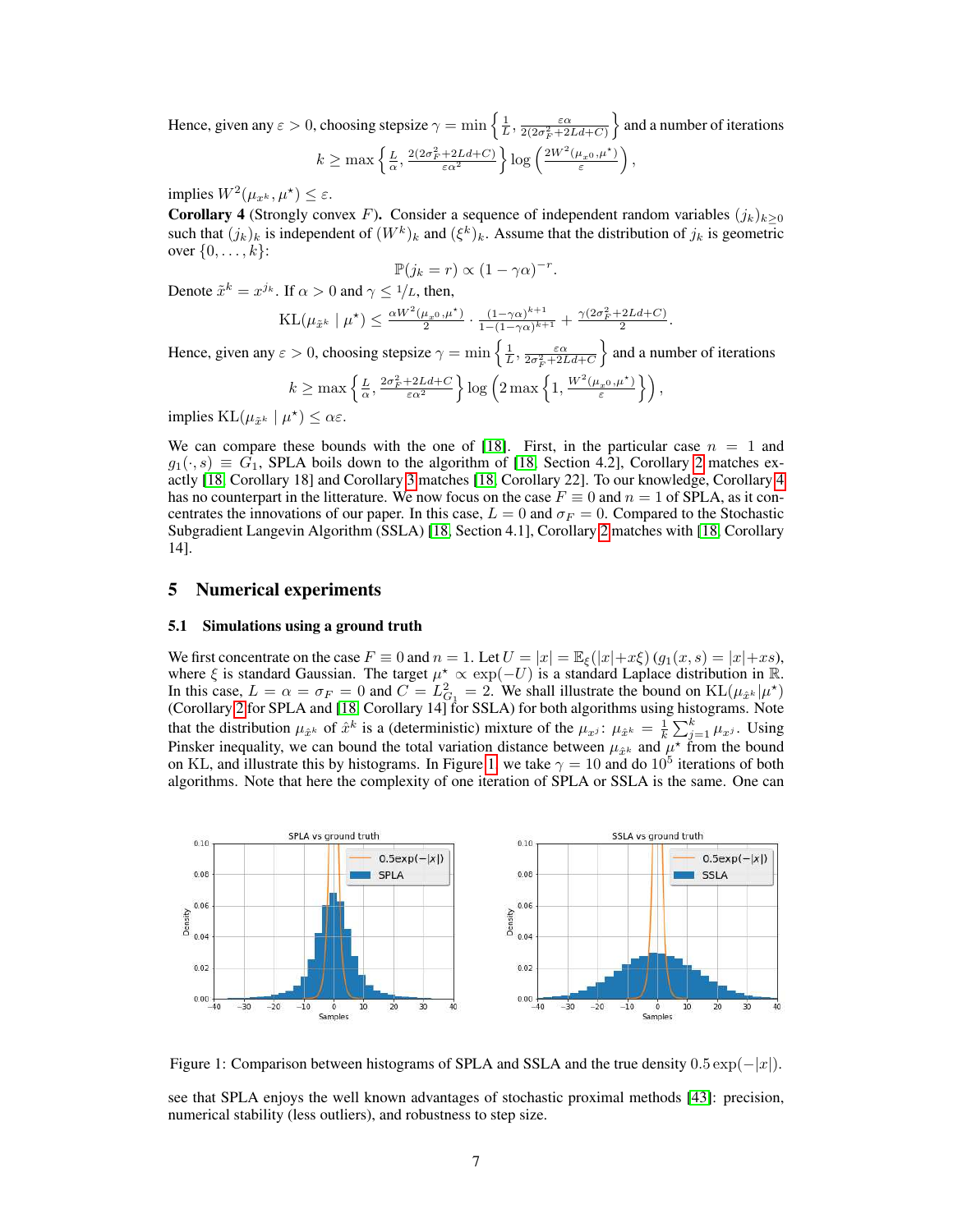Algorithm 2 SPLA for the Graph Trend Filtering

<span id="page-7-0"></span>**Initialize:**  $x^0 \in \mathbb{R}^V$ for  $k = 0, 1, 2, \ldots$  do  $z^k = x^k - \frac{\gamma}{\sigma^2}(x^k - Y)$ Sample random  $W^k$  > standard Gaussian vector in  $\mathbb{R}^V$  $y_0^k = z^k + \sqrt{2\gamma}W^k$ for  $i = 1, \ldots, n$  do Sample uniform random edges  $e_i$  $y_i^k = \text{prox}_{\gamma g_{e_i}}(y_{i-1}^k)$ end for  $x^{k+1} = y_n^k$ end for

### 5.2 Application to Trend Filtering on Graphs

In this section we consider the following Bayesian point of view of *trend filtering on graphs* [\[42\]](#page-11-10). Consider a finite undirected graph  $G = (V, E)$ , where V is the set of vertices and E is the set of edges. Denote d the cardinality of V and  $|E|$  the cardinality of E. A realization of a random vector  $Y \in \mathbb{R}^V$  is observed. In a Bayesian framework, the distribution of Y is parametrized by a vector  $X \in \mathbb{R}^V$  which is itself random and whose distribution p is proportional to  $\exp(-\lambda \text{TV}(x, G)),$ where  $\lambda > 0$  is a scaling parameter and where for every  $x \in \mathbb{R}^{\hat{V}}$ 

$$
TV(x, G) = \sum_{i,j \in V, \{i,j\} \in E} |x(i) - x(j)|,
$$

is the Total Variation regularization over  $G$ . The goal is to learn  $X$  after an observation of  $Y$ . The paper [\[47\]](#page-11-9) consider the case where the distribution of Y given  $X$  (a.k.a the likelihood) is proportional to  $\exp(-\frac{1}{2\sigma^2}||X-y||^2)$ , where  $\sigma \ge 0$  is another scaling parameter. In other words, the distribution of Y given X is  $N(X, \sigma^2 I)$ , a normal distribution centered at X with variance  $\sigma^2 I$  (where I is the  $d \times d$  identity matrix). Denoting

$$
\pi(x \mid y) \propto \exp(-U(x)), \quad U(x) = \frac{1}{2\sigma^2} ||x - y||^2 + \lambda \text{TV}(x, G),
$$

the posterior distribution of  $X$  given  $Y$ , the maximum a posteriori estimator in this Bayesian framework is called the Graph Trend Filtering estimate [\[47\]](#page-11-9). It can be written

$$
x^* = \underset{x \in \mathbb{R}^V}{\arg \max} \pi(x \mid Y) = \underset{x \in \mathbb{R}^V}{\arg \min} \frac{1}{2\sigma^2} \|x - Y\|^2 + \lambda \text{TV}(x, G).
$$

Although maximum a posteriori estimators carry some information, they are not able to capture uncertainty in the learned parameters. Samples a posteriori provide a better understanding of the posterior distribution and allow to compute other Bayesian estimates such as confidence intervals. This allows to avoid overfitting among other things. In our context, sampling a posteriori would require to sample from the target distribution  $\mu^*(x) = \pi(x \mid Y)$ .

In the case where  $G$  is a 2D grid (which can be identified with an image), the proximity operator of  $TV(\cdot, G)$  can be computed using a subroutine [\[8\]](#page-9-17) and the proximal stochastic gradient Langevin algorithm can be used to sample from  $\pi(\cdot | Y)$  [\[20,](#page-10-4) [18\]](#page-9-7). However, on a large/general graph, the proximity operator of  $TV(\cdot, G)$  is hard to evaluate [\[41,](#page-11-11) [36\]](#page-10-6). Since  $TV(\cdot, G)$  is written as a sum, we shall rather select a batch of random edges and compute the proximity operators over these randomly chosen edges. More precisely, we write the potential U defining  $\pi(x | Y)$  in the form [\(1\)](#page-0-0) by setting

$$
U(x) = F(x) + \sum_{i=1}^{n} G_i(x), \quad F(x) = \frac{1}{2\sigma^2} ||x - Y||^2, \quad G_i(x) = \lambda \frac{|E|}{n} \mathbb{E}_{e_i} (|x(v_i) - x(w_i)|),
$$

where for every  $i \in \{1, \ldots, n\}$ ,  $e_i = \{v_i, w_i\} \in E$  is an uniform random edge and the  $e_i$ are independent. For every edge  $e = \{v, w\} \in E$ , (where  $v, w$  are vertices) denote  $g_e(x) =$  $\lambda \frac{|E|}{n}$  $\frac{E||x(v) - x(w)||}{\ln}$  and note that  $G_i(x) = \mathbb{E}_{e_i}(g_{e_i}(x))$ . The parameter n can be seen as a batch parameter:  $\sum_{i=1}^{n} g_{e_i}(x)$  is an unbiaised approximation of  $TV(x, G)$ . Also note that we set  $f(\cdot, s) \equiv F$ . The SPLA applied to sample from  $\pi(\cdot | Y)$  is presented as Algorithm [2.](#page-7-0) In our simulations, the SPLA is compared to two different versions of the Langevin algorithm. In the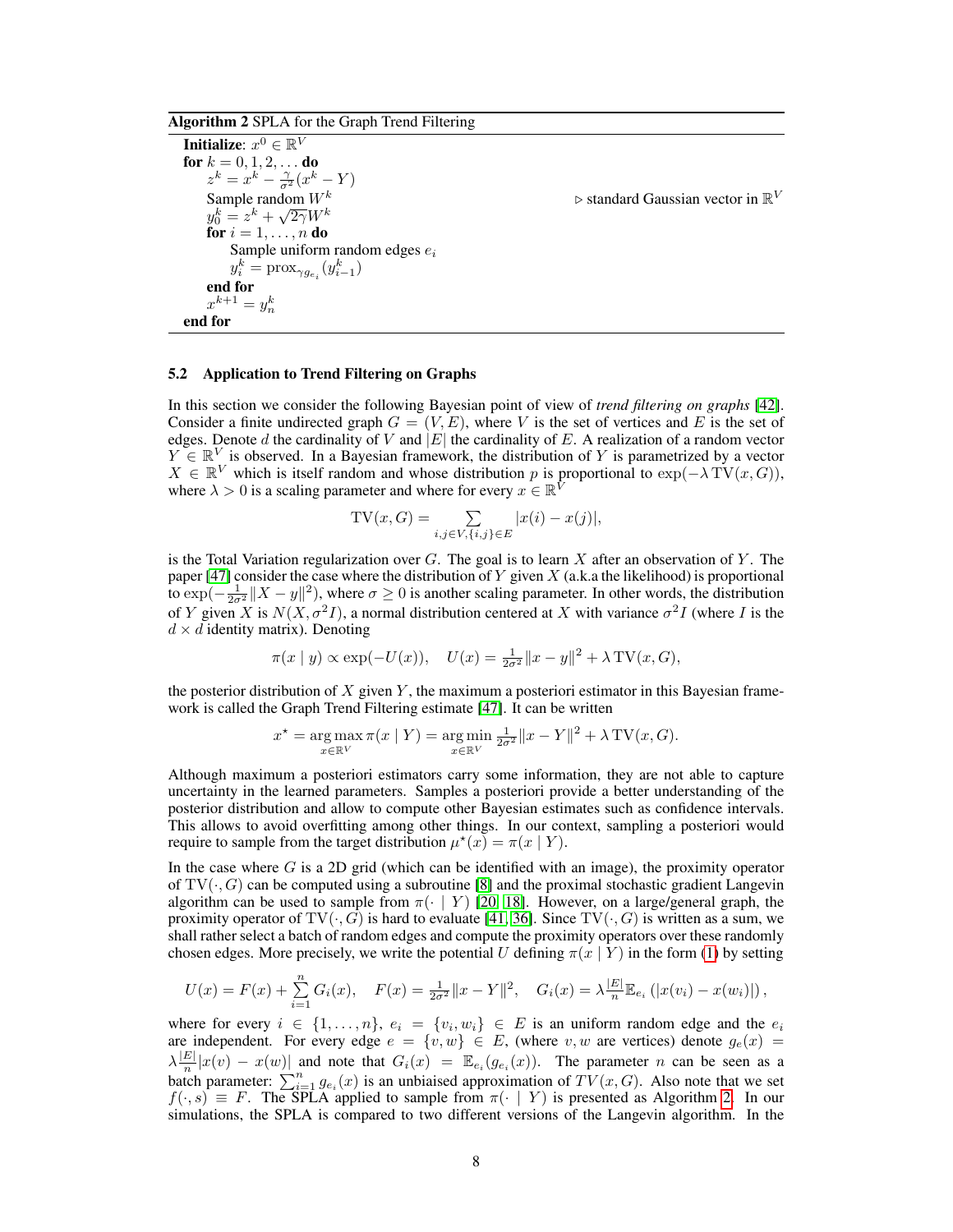Stochastic Subgradient Langevin Algorithm (SSLA) [\[18\]](#page-9-7), stochastic subgradients of  $g_{e_i}$  are used instead of stochastic proximity operators. In the Proximal Langevin Algorithm (ProxLA) [\[18\]](#page-9-7), the full proximity operator of  $\sum_{n=1}^{\infty}$  $\sum_{i=1} G_i$  is computed using a subroutine. As mentioned in [\[36,](#page-10-6) [47\]](#page-11-9), we use the gradient algorithm for the dual problem. The plots in Figure [2](#page-8-0) provide simulations of the algorithms on our machine (using one thread of a 2,800 MHz CPU and 256GB RAM). Additional numerical experiments are available in the Appendix. Four real life graphs from the dataset [\[25\]](#page-10-18) are considered : the Facebook graph (4,039 nodes and 88,234 edges, extracted from the Facebook social network), the Youtube graph (1,134,890 nodes and 2,987,624 edges, extracted from the social network included in the Youtube website), the Amazon graph (the 334,863 nodes represent products linked by and 925,872 edges) and the DBLP graph (a co-authorship network of 317,080 nodes and 1,049,866 edges). On the larger graphs, we only simulate SPLA and SSLA since the computation of a full proximity operator becomes prohibitive. Numerical experiments over the Amazon and the DBLP graphs are available in the Supplementary material.



<span id="page-8-0"></span>Figure 2: **Top row:** The functional  $\mathcal{F} = \mathcal{H} + \mathcal{E}_U$  as a function of CPU time for the three algorithms over the Facebook graph. Left:  $Y \sim N(0, I)$ . Right:  $Y \sim N(0, I)$  and then half of the coordinates of Y are put to zero. **Bottom row:** The functional  $\mathcal{F} = \mathcal{H} + \mathcal{E}_U$  as a function of CPU time for the two algorithms over the Youtube graph. Left:  $Y \sim N(0, I)$ . Right:  $Y \sim N(0, I)$  and then half of the coordinates of  $Y$  are put to zero.

In our simulations, we represent the functional  $\mathcal{F} = \mathcal{H} + \mathcal{E}_U$  as a function of CPU time while running the algorithms. The parameters  $\lambda$  and  $\sigma$  are chosen such that the log likelihood term and the Total Variation regularization term have the same weight. The functionals  $H$  and  $\mathcal{E}_U$  are estimated using five random realizations of each iterate  $\hat{x}^k$  (*H* is estimated using a kernel density estimator). The batch parameter  $n$  is equal to 400. We consider cases where  $Y$  has a standard gaussian distribution and cases where half of the components of  $Y$  are standard gaussians and half are equal to zero (this correspond to the graph inpainting task [\[11\]](#page-9-18)). SPLA and SSLA are always simulated with the same step size.

As expected, the numerical experiments show the advantage of using stochastic proximity operators instead of stochastic subgradients. It is a standard fact that proximity operators are better than subgradients to tackle  $\ell^1$ -norm terms [\[2\]](#page-9-8). Our figures show that stochastic proximity operators are numerically more stable than alternatives [\[43\]](#page-11-5). Our figures also show the advantage of stochastic methods (SSLA or SPLA) over deterministic ones for large scale problems. The SSLA and the SPLA provide iterates about one hundred times more frequently than ProxLA, and are faster in the first iterations.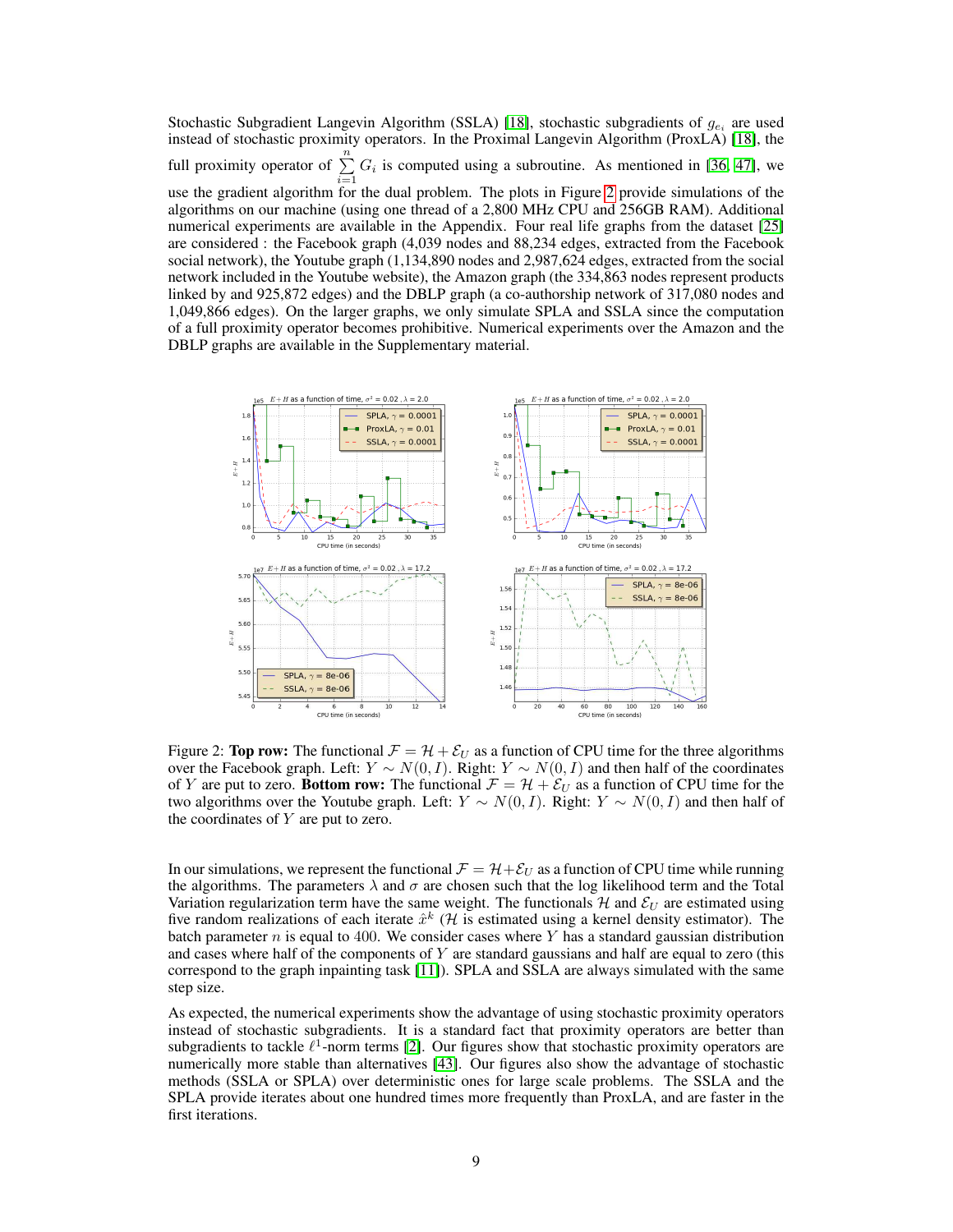# References

- <span id="page-9-16"></span>[1] L. Ambrosio, N. Gigli, and G. Savaré. *Gradient Flows: In Metric Spaces and in the Space of Probability Measures*. Springer Science & Business Media, 2008.
- <span id="page-9-8"></span>[2] H. H. Bauschke and P. L. Combettes. *Convex Analysis and Monotone Operator Theory in Hilbert Spaces*. CMS Books in Mathematics/Ouvrages de Mathématiques de la SMC. Springer, New York, 2011.
- <span id="page-9-14"></span>[3] E. Bernton. Langevin Monte Carlo and JKO splitting. *arXiv preprint arXiv:1802.08671*, 2018.
- <span id="page-9-11"></span>[4] P. Bianchi. Ergodic convergence of a stochastic proximal point algorithm. *SIAM Journal on Optimization*, 26(4):2235–2260, 2016.
- <span id="page-9-12"></span>[5] P. Bianchi and W. Hachem. Dynamical behavior of a stochastic Forward-Backward algorithm using random monotone operators. *Journal of Optimization Theory and Applications*, 171(1):90–120, 2016.
- <span id="page-9-13"></span>[6] P. Bianchi, W. Hachem, and A. Salim. A constant step Forward-Backward algorithm involving random maximal monotone operators. *Journal of Convex Analysis*, 26(2):397–436, 2019.
- <span id="page-9-15"></span>[7] H. Brézis. *Opérateurs maximaux monotones et semi-groupes de contractions dans les espaces de Hilbert*. North-Holland mathematics studies. Elsevier Science, Burlington, MA, 1973.
- <span id="page-9-17"></span>[8] A. Chambolle, V. Caselles, D. Cremers, M. Novaga, and T. Pock. An introduction to total variation for image analysis. *Theoretical foundations and numerical methods for sparse recovery*, 9:263–340, 2010.
- <span id="page-9-10"></span>[9] A. Chambolle and T. Pock. A first-order primal-dual algorithm for convex problems with applications to imaging. *Journal of Mathematical Imaging and Vision*, 40(1):120–145, 2011.
- <span id="page-9-5"></span>[10] N. S Chatterji, N. Flammarion, Y.-A. Ma, P. L Bartlett, and M. I Jordan. On the theory of variance reduction for stochastic gradient Monte Carlo. *arXiv preprint arXiv:1802.05431*, 2018.
- <span id="page-9-18"></span>[11] S. Chen, A. Sandryhaila, G. Lederman, Z. Wang, J. MF Moura, P. Rizzo, J. Bielak, J. H Garrett, and J. Kovačević. Signal inpainting on graphs via total variation minimization. In *International Conference on Acoustics, Speech, and Signal Processing*, pages 8267–8271, 2014.
- <span id="page-9-4"></span>[12] X. Cheng, N. S Chatterji, P. L Bartlett, and M. I Jordan. Underdamped Langevin MCMC: A non-asymptotic analysis. *arXiv preprint arXiv:1707.03663*, 2017.
- <span id="page-9-9"></span>[13] L. Condat. A primal-dual splitting method for convex optimization involving Lipschitzian, proximable and linear composite terms. *Journal of Optimization Theory and Applications*, 158(2):460–479, 2013.
- <span id="page-9-0"></span>[14] A. S Dalalyan. Theoretical guarantees for approximate sampling from smooth and logconcave densities. *Journal of the Royal Statistical Society: Series B (Statistical Methodology)*, 79(3):651–676, 2017.
- <span id="page-9-1"></span>[15] A. S Dalalyan and A. Karagulyan. User-friendly guarantees for the langevin monte carlo with inaccurate gradient. *Stochastic Processes and their Applications*, 2019.
- <span id="page-9-2"></span>[16] A. S Dalalyan and L. Riou-Durand. On sampling from a log-concave density using kinetic Langevin diffusions. *arXiv preprint arXiv:1807.09382*, 2018.
- <span id="page-9-6"></span>[17] D. Davis and W. Yin. A three-operator splitting scheme and its optimization applications. *Set-Valued and Variational Analysis*, 25(4):829–858, 2017.
- <span id="page-9-7"></span>[18] A. Durmus, S. Majewski, and B. Miasojedow. Analysis of Langevin Monte Carlo via convex optimization. *Journal of Machine Learning Research*, 20(73):1–46, 2019.
- <span id="page-9-3"></span>[19] A. Durmus and E. Moulines. Nonasymptotic convergence analysis for the unadjusted Langevin algorithm. *The Annals of Applied Probability*, 27(3):1551–1587, 2017.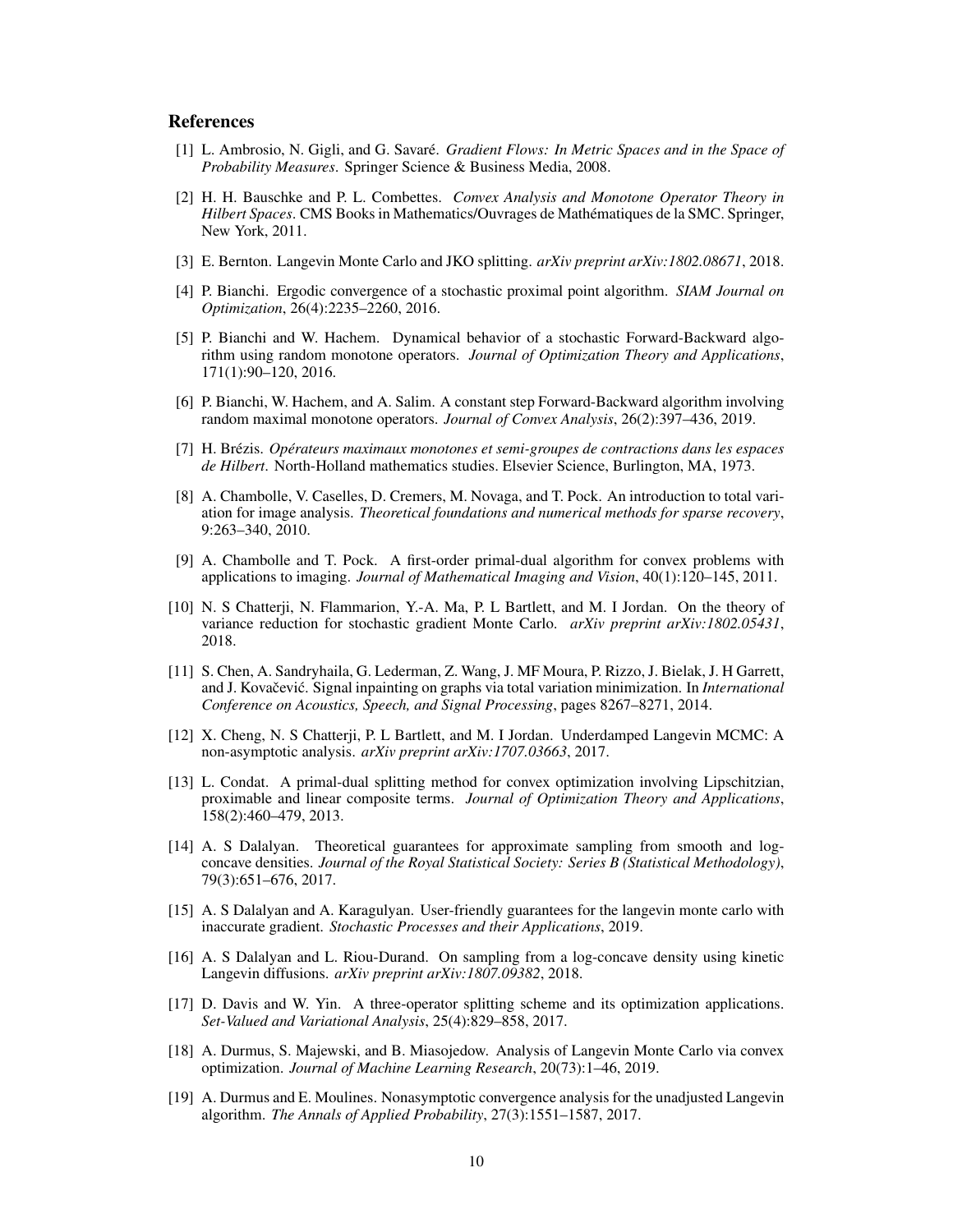- <span id="page-10-4"></span>[20] A. Durmus, E. Moulines, and M. Pereyra. Efficient Bayesian computation by proximal Markov Chain Monte Carlo: when Langevin meets Moreau. *SIAM Journal on Imaging Sciences*, 11(1):473–506, 2018.
- [21] E. Hazan, K. Y Levy, and S. Shalev-Shwartz. On graduated optimization for stochastic nonconvex problems. In *International conference on machine learning*, pages 1833–1841, 2016.
- <span id="page-10-3"></span>[22] Y.-P. Hsieh, A. Kavis, P. Rolland, and V. Cevher. Mirrored Langevin dynamics. In *Advances in Neural Information Processing Systems*, pages 2878–2887, 2018.
- <span id="page-10-12"></span>[23] S. Kotz, T. Kozubowski, and K. Podgorski. *The Laplace distribution and generalizations: a revisit with applications to communications, economics, engineering, and finance*. Springer Science & Business Media, 2012.
- <span id="page-10-16"></span>[24] H. J. Kushner and G. G. Yin. *Stochastic approximation and recursive algorithms and applications*, volume 35 of *Applications of Mathematics (New York)*. Springer-Verlag, New York, second edition, 2003. Stochastic Modelling and Applied Probability.
- <span id="page-10-18"></span>[25] J. Leskovec and A. Krevl. SNAP Datasets: Stanford large network dataset collection. [http:](http://snap.stanford.edu/data) [//snap.stanford.edu/data](http://snap.stanford.edu/data), June 2014.
- <span id="page-10-1"></span>[26] Y.-A. Ma, N. Chatterji, X. Cheng, N. Flammarion, P. L Bartlett, and M. I Jordan. Is there an analog of Nesterov acceleration for MCMC? *arXiv preprint arXiv:1902.00996*, 2019.
- <span id="page-10-17"></span>[27] E. Moulines and F. Bach. Non-asymptotic analysis of stochastic approximation algorithms for machine learning. In *Advances in Neural Information Processing Systems*, pages 451–459, 2011.
- <span id="page-10-0"></span>[28] R. M Neal. MCMC using Hamiltonian dynamics. *Handbook of Markov Chain Monte Carlo*, 2(11):2, 2011.
- <span id="page-10-7"></span>[29] N. Parikh and S. Boyd. Proximal algorithms. *Foundations and Trends* <sup>R</sup> *in Optimization*, 1(3):127–239, 2014.
- <span id="page-10-5"></span>[30] G. B. Passty. Ergodic convergence to a zero of the sum of monotone operators in Hilbert space. *Journal of Mathematical Analysis and Applications*, 72(2):383–390, 1979.
- <span id="page-10-10"></span>[31] A. Patrascu and I. Necoara. Nonasymptotic convergence of stochastic proximal point algorithms for constrained convex optimization. *Journal of Machine Learning Research*, 18:1–42, 2018.
- <span id="page-10-9"></span>[32] P. Richtárik and M. Takáč. Stochastic reformulations of linear systems: algorithms and convergence theory. *arXiv:1706.01108*, 2017.
- <span id="page-10-15"></span>[33] H. Robbins and S. Monro. A stochastic approximation method. *The Annals of Mathematical Statistics*, 22(3):400–407, 1951.
- <span id="page-10-13"></span>[34] R. T. Rockafellar and R. J.-B. Wets. On the interchange of subdifferentiation and conditional expectations for convex functionals. *Stochastics*, 7(3):173–182, 1982.
- <span id="page-10-8"></span>[35] L. Rosasco, S. Villa, and B. C. Vũ. Stochastic inertial primal-dual algorithms. arXiv preprint *arXiv:1507.00852*, 2015.
- <span id="page-10-6"></span>[36] A. Salim, P. Bianchi, and W. Hachem. Snake: a stochastic proximal gradient algorithm for regularized problems over large graphs. *IEEE Transactions on Automatic Control*, 2019.
- <span id="page-10-14"></span>[37] F. Santambrogio. {Euclidean, metric, and Wasserstein} gradient flows: an overview. *Bulletin of Mathematical Sciences*, 7(1):87–154, 2017.
- <span id="page-10-11"></span>[38] S. Schechtman, A. Salim, and P. Bianchi. Passty Langevin. In *CAp*, 2019.
- <span id="page-10-2"></span>[39] U. ŞimŠekli. Fractional Langevin Monte Carlo: Exploring Lévy driven stochastic differential equations for Markov Chain Monte Carlo. In *International Conference on Machine Learning*, pages 3200–3209, 2017.